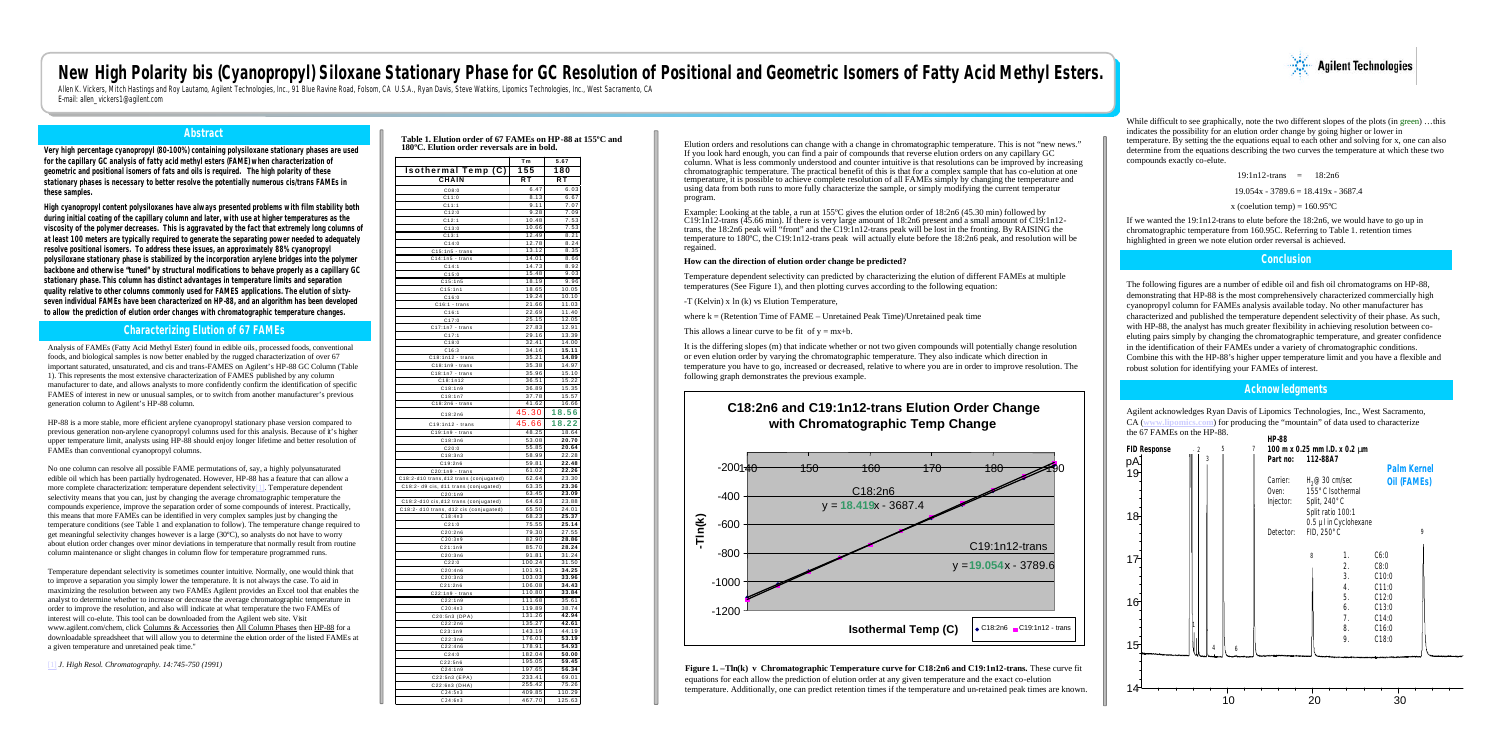

| 1.  | C6:0    | 16. | $C16:1$ trans   | 31.       | C20:0                      |
|-----|---------|-----|-----------------|-----------|----------------------------|
| 2.  | C8:0    | 17. | C16:1           | 32.       | C18:3n3                    |
| 3.  | C9:0    | 18. | C17:0           | 33.       | C <sub>20</sub> :1n9 tran: |
| 4.  | C10:0   | 19. | C17:1           | 34.       | C20:1(8)                   |
| 5.  | C11:0   | 20. | C18:0           | 35.       | C20:1(11)                  |
| 6.  | C12:0   | 21. | $C18:1n9$ trans | 36.       | C20:2n6                    |
| 7.  | C11:1   | 22. | C18:1n7 trans   | 37.       | C20:3n6                    |
| 8.  | C12:1   | 23. | C18:1n12        | 38.       | C20:0                      |
| 9.  | C13:0   | 24. | C18:1n9         | 39.       | C20:4n6                    |
| 10. | C13:1   | 25. | C18:1n7         | 40.       | C20:3n3                    |
| 11. | C14:0   | 26. | $C18:2n6$ trans | 41.       | C22:1n9                    |
| 12. | C14:1   | 27. | C19:0           | 42.       | C20:5n3                    |
| 13. | C15:0   | 28. | C18:2n6         | 43.       | C22:2n6                    |
| 14. | C15:1n1 | 29. | C19:1           | 44.       | C22:3n6                    |
| 15. | C16:0   | 30. | C18:3n6         | 45.       | C22:4n6                    |
|     |         |     |                 | $\Lambda$ | ∩∩∩                        |

| 1.  | C6:0            | 16. | C17:0                | 31. | C18:3             |
|-----|-----------------|-----|----------------------|-----|-------------------|
| 2.  | C8:0            | 17. | C17:1                | 32. | C20:1(8)          |
| 3.  | C9:0            | 18. | C18:0                | 33. | C20:1(11)         |
| 4.  | C10:0           | 19. | C18:1T(9)            | 34. | C20:2(11,14)      |
| 5.  | C11:0           | 20. | C18:1T(11)           | 35. | $C22:0 + C20:3n6$ |
| 6.  | C12:0           | 21. | C18:1C               | 36. | C20:3n3           |
| 7.  | $C12:1 + C13:0$ | 22. | C18:1C(9)            | 37. | C20:4             |
| 8.  | C13:1           | 23. | C18:1(11)            | 38. | C22:1             |
| 9.  | C14:0           | 24. | C19:0                | 39. | $C22:2 + C20:5$   |
| 10. | C14:1           | 25. | C18:2TT              | 40. | C24:0             |
| 11. | C15:0           | 26. | C18:2                | 41. | C22:3n6           |
| 12. | C15:1           | 27. | C18:3                | 42. | C22:4n6           |
| 13. | C16:0           | 28. | C20:0                | 43. | C24:1             |
| 14. | C16:1T          | 29. | C18:3 (6,9,12 gamma) | 44. | C22:5n3           |
| 15. | C16:1           | 30. | C20:1(5)             | 45. | C22:6n3           |